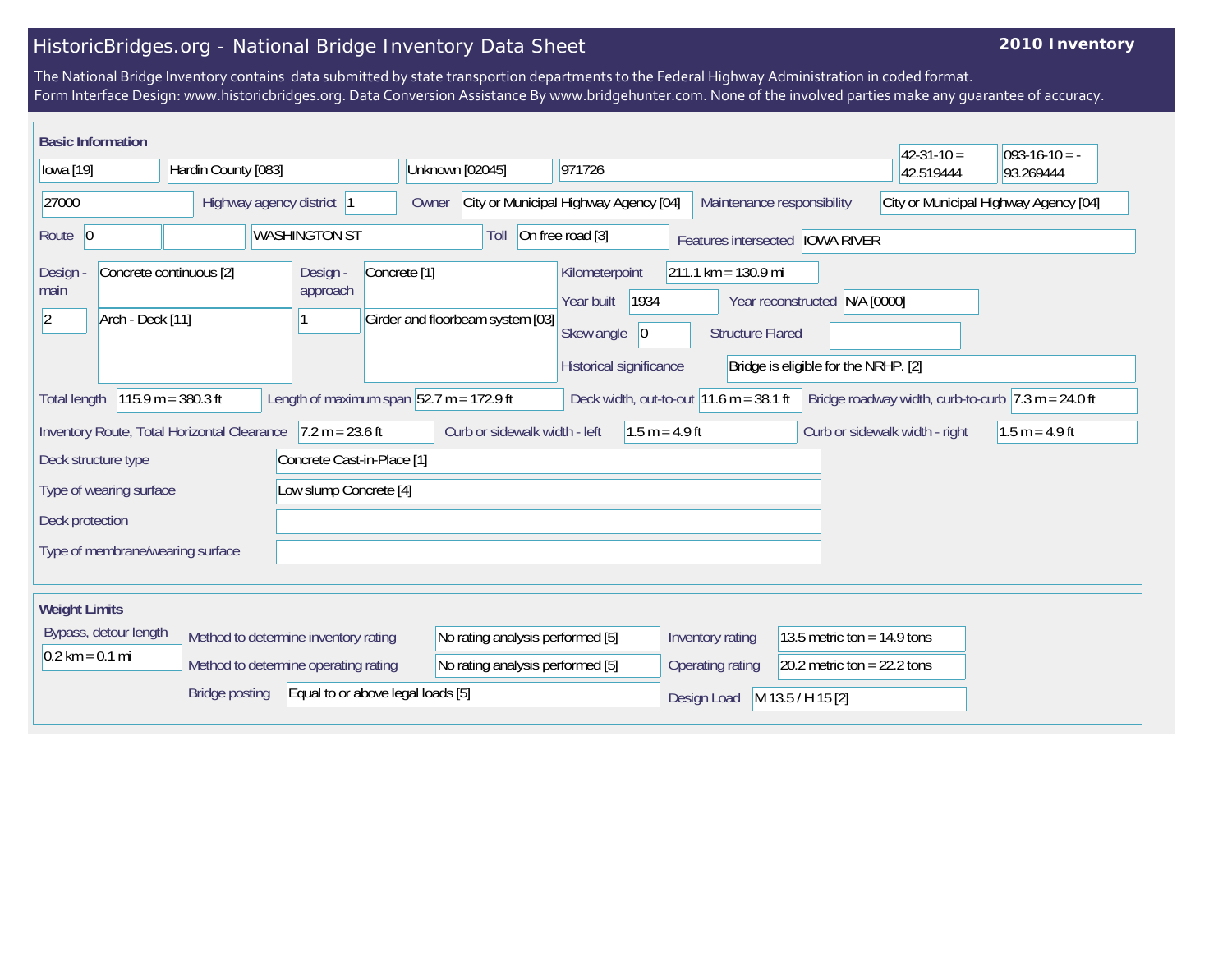| <b>Functional Details</b>                                                              |                                                            |                                                                                         |
|----------------------------------------------------------------------------------------|------------------------------------------------------------|-----------------------------------------------------------------------------------------|
| 10000<br>Average daily truck traffi 0<br>Average Daily Traffic                         | Year 2001<br>Future average daily traffic<br>%             | 2028<br>12201<br>Year                                                                   |
| Road classification<br>Major Collector (Rural) [07]                                    | Lanes on structure 2                                       | Approach roadway width<br>$9.1 m = 29.9 ft$                                             |
| Type of service on bridge Highway-pedestrian [5]                                       | Direction of traffic 2 - way traffic [2]                   | Bridge median                                                                           |
| No parallel structure exists. [N]<br>Parallel structure designation                    |                                                            |                                                                                         |
| Type of service under bridge<br>Waterway [5]                                           | Navigation control<br>Lanes under structure<br>$ 0\rangle$ |                                                                                         |
| Navigation vertical clearanc<br>$0 = N/A$                                              | Navigation horizontal clearance $ 0 = N/A$                 |                                                                                         |
| Minimum navigation vertical clearance, vertical lift bridge $\vert$ 0 m = 0.0 ft       |                                                            | Minimum vertical clearance over bridge roadway<br>$99.99 m = 328.1 ft$                  |
| Minimum lateral underclearance reference feature Feature not a highway or railroad [N] |                                                            |                                                                                         |
| Minimum lateral underclearance on right $0 = N/A$                                      |                                                            | Minimum lateral underclearance on left $0 = N/A$                                        |
| Minimum Vertical Underclearance $ 0 = N/A$                                             |                                                            | Minimum vertical underclearance reference feature Feature not a highway or railroad [N] |
| Appraisal ratings - underclearances N/A [N]                                            |                                                            |                                                                                         |
|                                                                                        |                                                            |                                                                                         |
| <b>Repair and Replacement Plans</b>                                                    |                                                            |                                                                                         |
| Type of work to be performed                                                           | Work done by                                               |                                                                                         |
|                                                                                        | Bridge improvement cost<br>$ 0\rangle$                     | $ 0\rangle$<br>Roadway improvement cost                                                 |
|                                                                                        | $0 m = 0.0 ft$<br>Length of structure improvement          | Total project cost<br>$ 0\rangle$                                                       |
|                                                                                        | Year of improvement cost estimate                          |                                                                                         |
|                                                                                        | Border bridge - state                                      | Border bridge - percent responsibility of other state                                   |
|                                                                                        | Border bridge - structure number                           |                                                                                         |